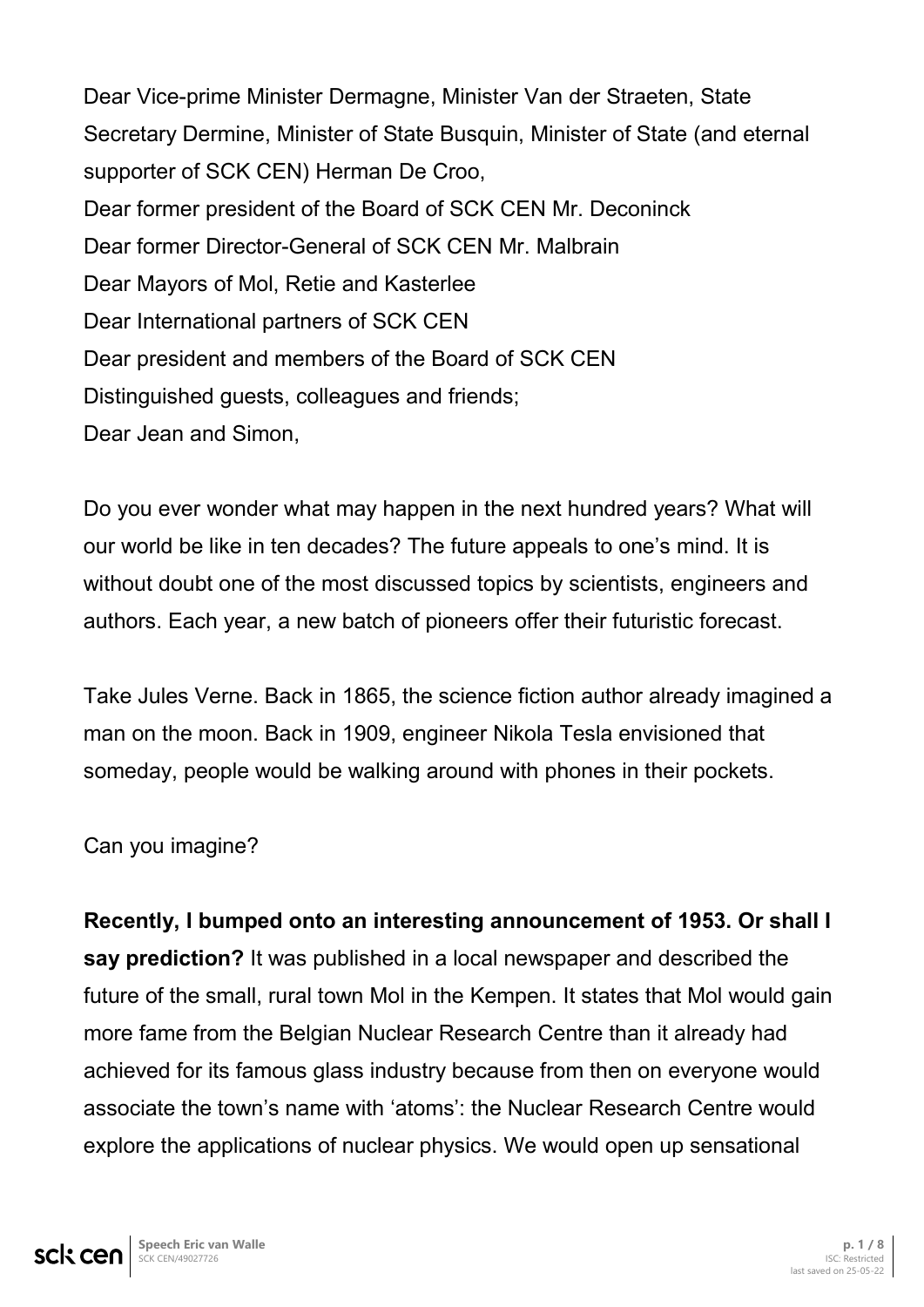prospects for human beings and provide society with an energy source that could significantly change the world.

Which possibilities did we create? How did we make our mark on society? Neither Verne nor Tesla had the chance to time-travel. Today, we will. We will relive the past ten decades. Let's fast-forward through hundred dazzling scientific years.

We start **in April 1921**. The third Solvay Conference in Brussels, Belgium, the first after WWI, brought together the world's greatest scientific minds working on the topic "Atoms and Electrons". Invited but not present due to illness, Niels Bohr suggested his theoretical model of the atom, and Bohr also introduced the droplet model for the atom that was the input for the explanation by Lise Meitner and Otto Fritsch of nuclear fission of U<sup>235</sup> in 1938.

The development was noticed all over the world; it was proof of  $E=mc^2$  and suggested the capacity of tremendous energy release from the atomic nucleus.

Inspired by Eugene Paul Wigner and Leo Szilard, Albert Einstein addressed in the summer of 1939 a letter to U.S. President Roosevelt. Einstein pointed out the danger of uranium for making a nuclear bomb and drew the president's attention to the uranium deposits at the Congolese mine of Shinkolobwe. This mine, owned by the Belgian company Union Minière, was the largest uranium mine in the world, the most yielding one, and led, in the WWII situation, to the development of the nuclear bomb.

After the war, the US and the UK wanted to get exclusive right to the uranium supply in Congo and in return Belgium would get access to the nuclear knowhow in non-military applications. When an agreement was found, the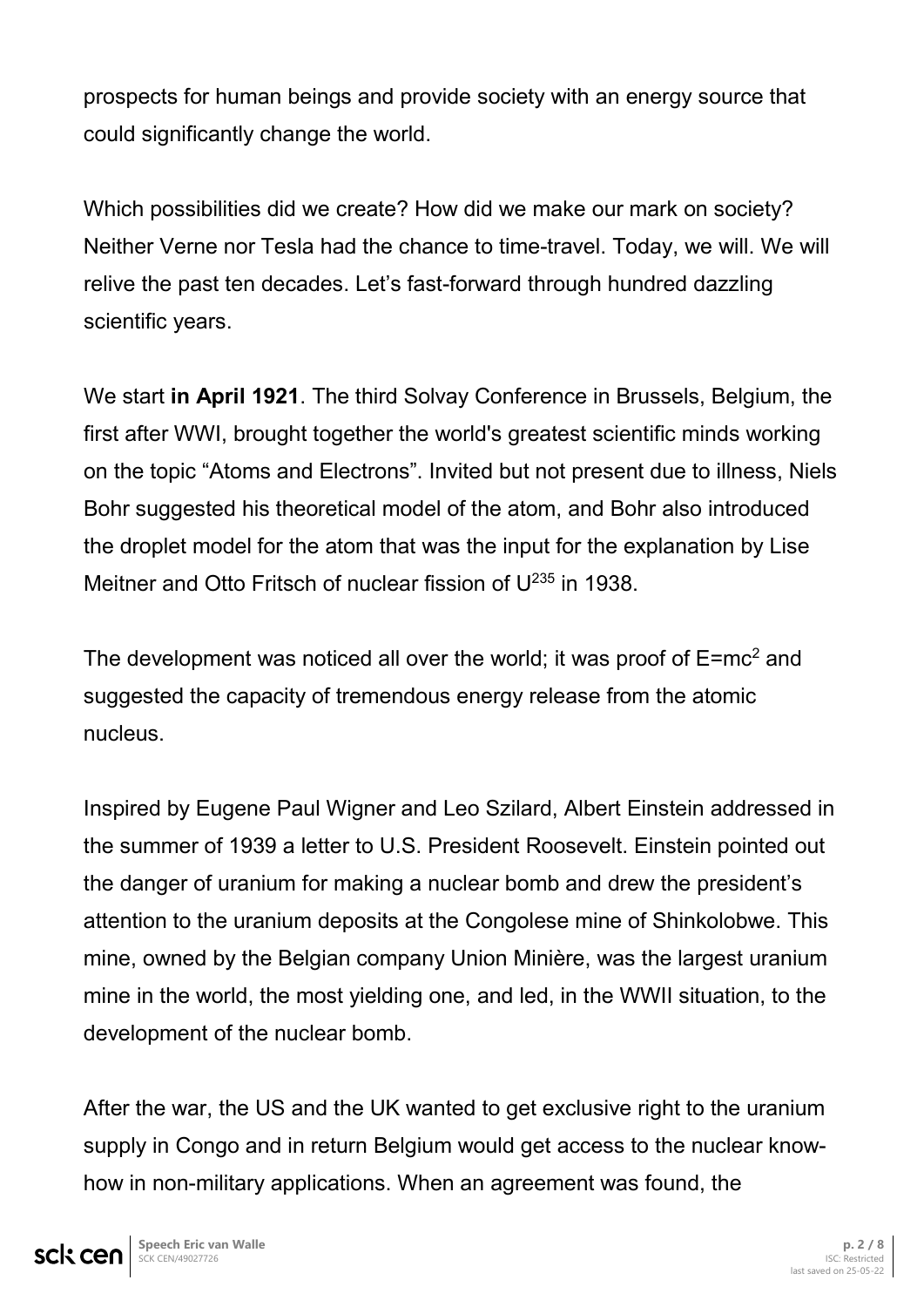Governor-General of Belgian Congo Pierre Ryckmans insisted on concentrating all universities' isolated nuclear insights in a dedicated knowledge centre that would allow to move forward at accelerated pace.

In **1952,** his vision became reality. The Belgian government established the Studiecentrum voor de Toepassingen van Kernenergie – Centre d'Études pour les Applications de l'Énergie Nucléaire, and Pierre Ryckmans became the first President of the Board of Governors. Here starts our history with a mission to pave the way for nuclear energy production in Belgium.

And yes, we did pave the way! I praise the pioneering spirit of our founders, the dedication of the early staff and their relentless ambition to strive to excel.

In **1956,** only four years after the creation of the research center, the first sustainable nuclear fission reaction on Belgian soil was realised in the Belgian Reactor 1.

Today difficult to grasp **but** a few years after this event, three additional research reactors were built:

- In 1962, the Belgian Reactor 2, one of the world's most powerful research reactors, today celebrating its 60<sup>th</sup> birthday, became operational.
- The same year, the Belgian Reactor 3, Europe's first pressurized water reactor and the first reactor connected to the Belgian electricity grid was started.
- And in 1964: VENUS, a 'zero' power reactor with only half the power consumption of a simple household vacuum cleaner, a reactor to mimic its big brothers.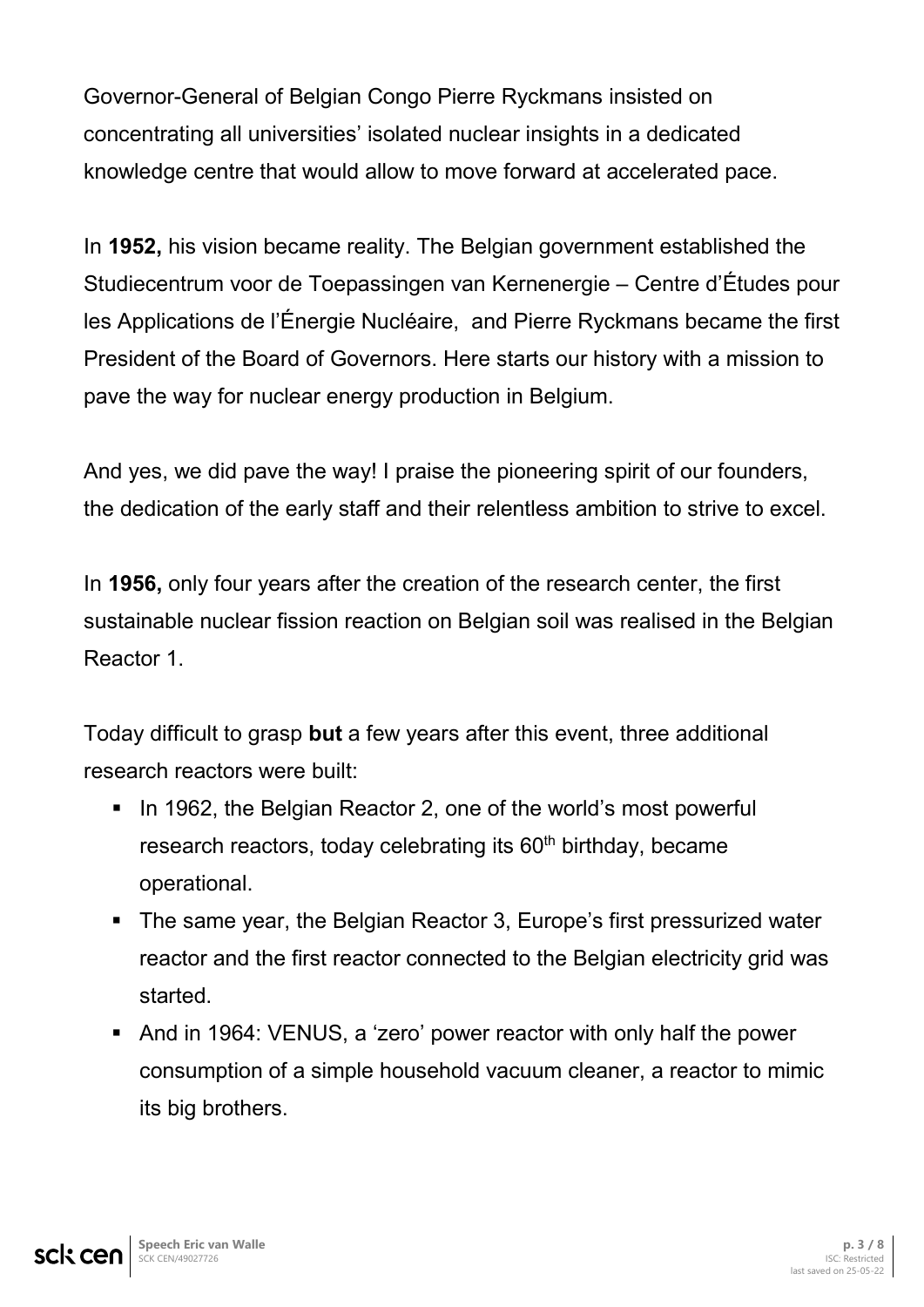Yes, while VENUS has the "power" to study optimal fuel configurations for various nuclear reactors, BR3 served as a prototype for Doel and Tihange, experimented on different fuels and was a training centre for the Belgian NPP's. And BR2? The reactor tested fuels and materials to ensure safety of upcoming commercial NPP's.

In 1974, Belgium's first commercial nuclear power reactor Doel 1/2 became operational, followed by five other NPP's all operational by 1985. So, together with the Belgian industry, we brought science to a turning point and, for some at least, brought humanity one step closer in its pursuit of technological progress.

But this pioneering research did not only put Belgium at the forefront of nuclear science and technology. From the very beginning, our research was done in an European framework. Our research, especially in BR2, was the basis for nuclear developments in entire Europe.

As time passed by, various questions arose and yes we tried to find answers. How can we protect our collaborators against ionizing radiation, how can we translate this to hospital care? How can we guarantee the safety of nuclear power plants? How do we look at non-proliferation of nuclear assets? How is radioactivity being transferred from flora to fauna and vice versa? How can we protect astronauts against detrimental effects of ionizing radiation in space? Can we control the food chain? Can we play a role in the fight against cancer? How do we organize the dismantling of NPP's? How can we safely manage and optimise nuclear waste solutions?

Driven by the abiding belief that nuclear applications have the power to transform lives, we continuously expanded our research domains to respond to these new societal needs.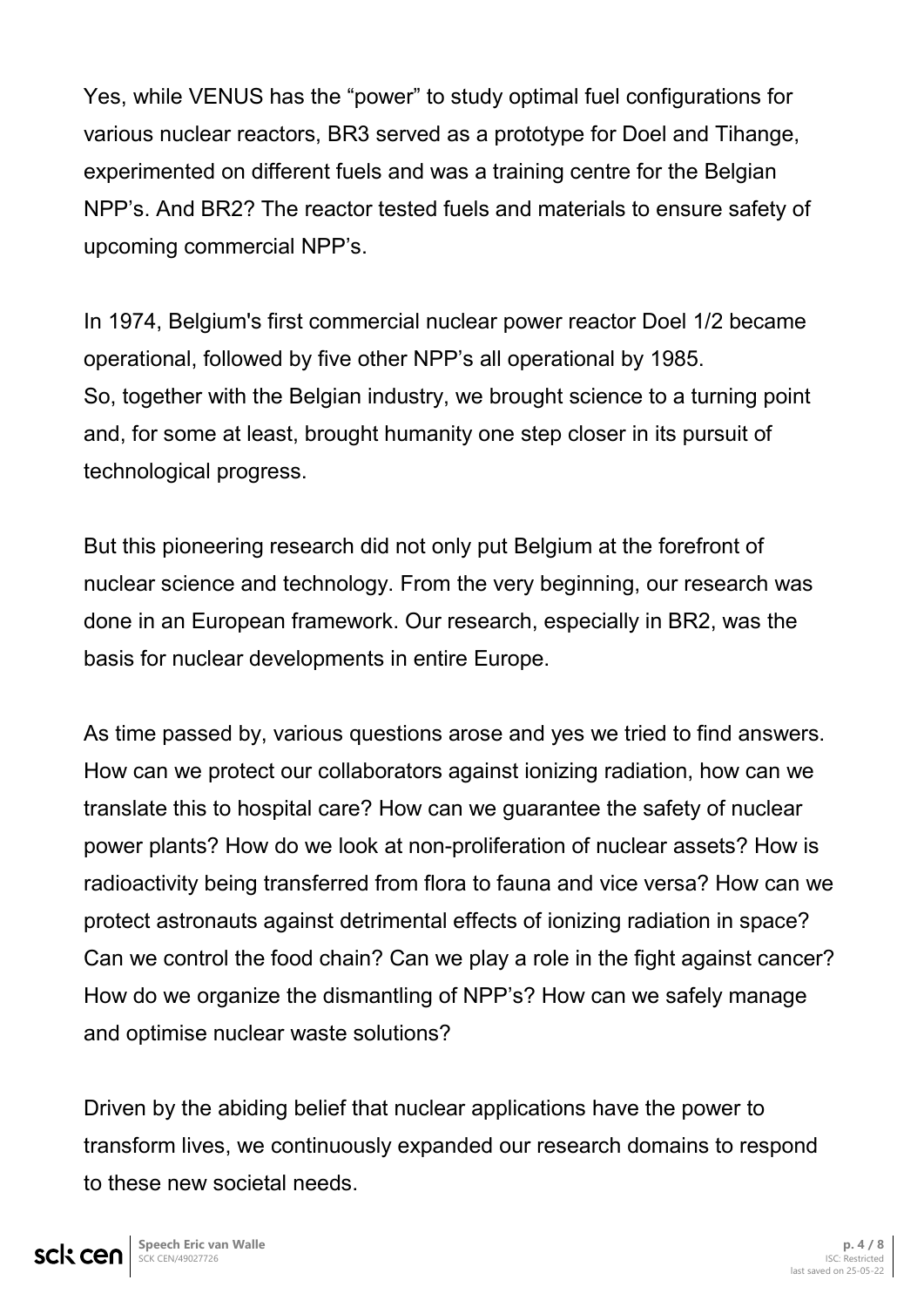Where snakes shed their skin and crabs move beyond their shell, SCK CEN continuously gave birth to new identity. We started to diversify quite early.

**And by doing so** SCK CEN was able to tick off world firsts, allowing Belgium to strengthen its leading position in nuclear science and technology:

HADES, celebrating its 40<sup>th</sup> anniversary recently, was the first underground laboratory used to demonstrate the safety and feasibility of geological disposal in clay layers and this in collaboration with Niras/Ondraf;

BR3 became in 1987 the first European pilot project to demonstrate technical and economic feasibility of dismantling a pressurised water reactor. At the end of this academic session, you'll be offered a certified decontaminated piece of the BR3 reactor. But let us go on:

In 1990, we were the first to set up a research programme that integrated societal and ethical aspects in nuclear research.

In parallel, we launched the development of a unique research infrastructure MYRRHA: a nuclear research reactor driven by an accelerator. This multipurpose project primarily concentrates on demonstrating optimised solutions for high-level radioactive waste.

In 2010, we inaugurated a world's first: GUINEVERE, the scale model of MYRRHA. For the first time in the history of nuclear science, a demonstration model of a reactor with a lead core and particle accelerator was operational.

In 2012, at the occasion of our  $60<sup>th</sup>$  anniversary, we created the SCK CEN Academy of Nuclear Science and Technology. This Academy, today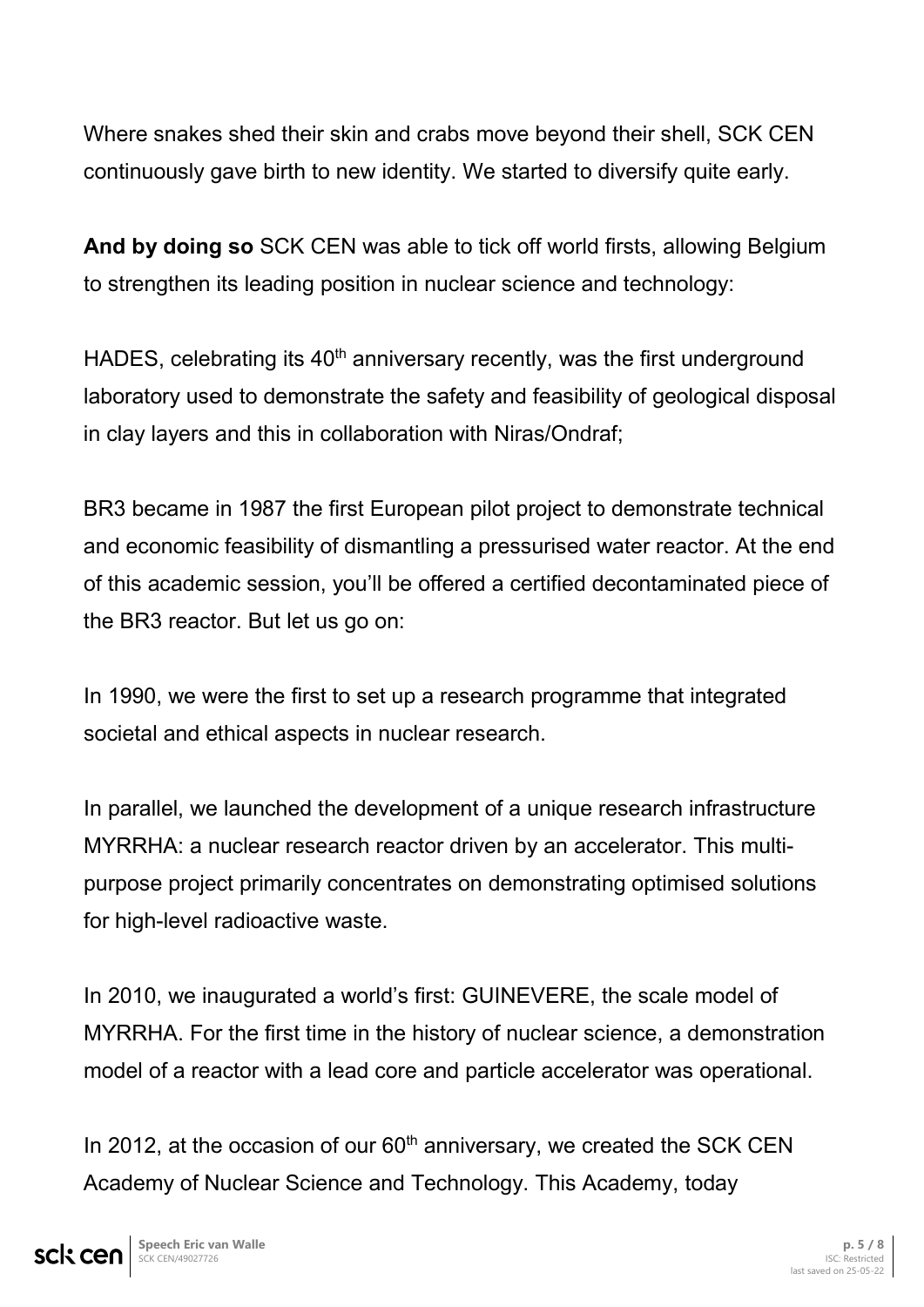internationally recognised, not only organises all teaching events internal or external to SCK CEN, and a Master after Master in nuclear Engineering in collaboration with the Belgian universities, but also guides our almost 100 PhD students. The work is performed at SCK CEN, the diploma given by mostly Belgian universities.

BR2: what a reactor! We were the basis for European development of NPP's, we guaranteed the life of foreign and Belgian NPP's. We saved Doel 3/Tihange 2 and reactors worldwide and we produced for decades basic medical radio isotopes for diagnostics but today, we stand in front of major developments in the field of cancer therapy. The production of medical radioisotopes, many times in collaboration with the IRE, became a top priority of BR2. Currently, the reactor covers up to 30% of the world's needs for  $Mo^{99}$ . The demand for  $Lu^{177}$ , a therapeutic isotope, is growing day by day - we expect exponential growth. This is why, with few operational research reactors left in the world and a long lead time to build them, we need to stay in good shape. This is why we renewed the Be-matrix, the beating heart of BR2, twice. With such general refurbishment, we prepare the reactor for a new era.

Over the years, our activities gave, directly or indirectly, rise to an entire ecosystem in nuclear. We were at the basis of EUROCHEMIC, IRE, Belgonucléaire, Belgoprocess, NIRAS, VITO, FANC. Also MAGICS saw the light of day thanks to our achievements.

Two institutions IRE and VITO, both 'political' spin–offs require particular attention:

 The IRE, created in 1971, celebrated its 50th anniversary last week, and is a worldwide provider of medical radio-isotopes. Today IRE is one of our partners in crime for the development of theranostic radioisotopes;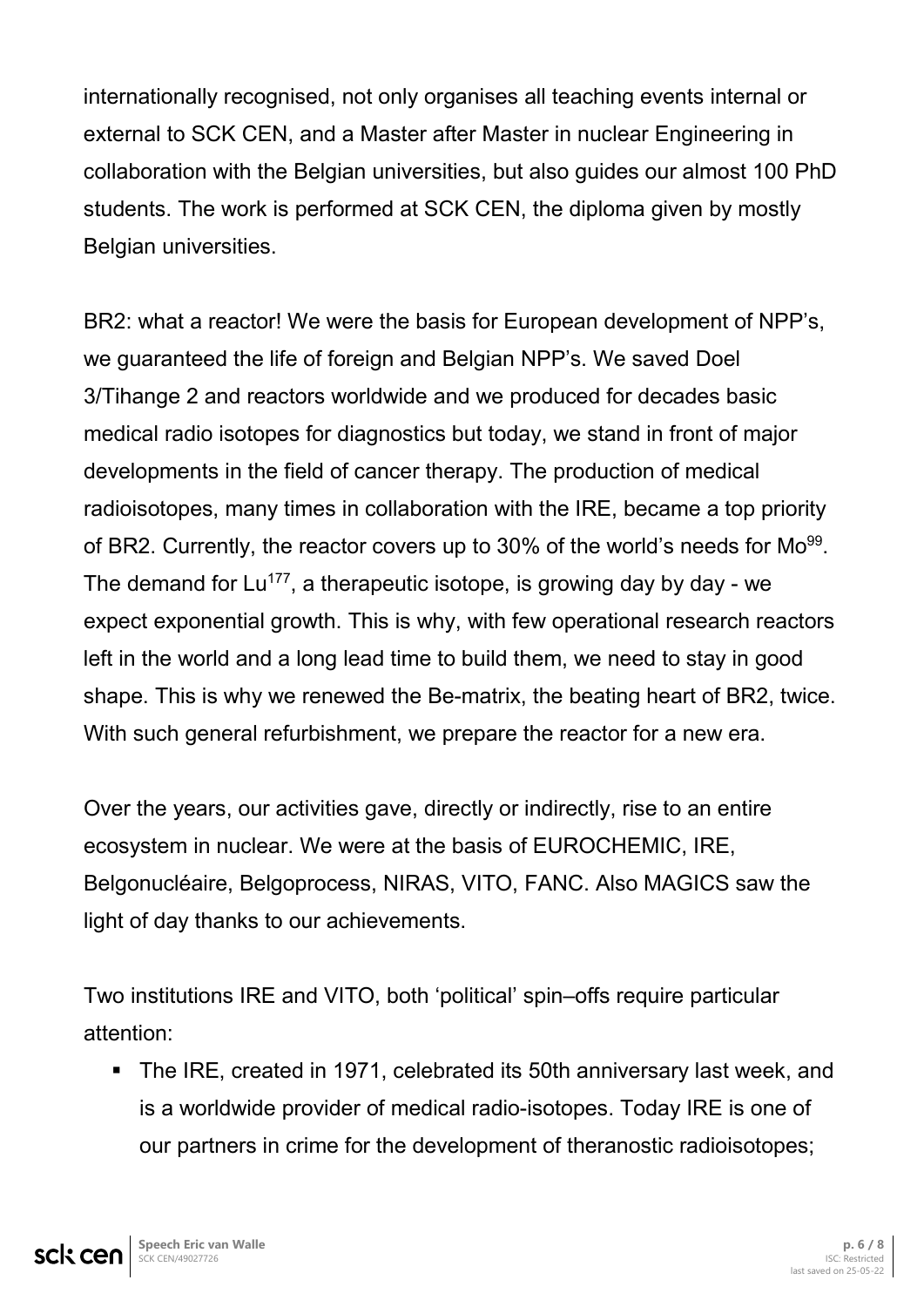The VITO, initially taking over all non-nuclear activities of SCK CEN in 1991, celebrated its 30th anniversary last year, and today evolves as a recognised multi-diversional player in the energy field.

But we also had a dark age with the transnuklear nuclear waste scandal in 1987. This scandal accelerated the creation of independent responsibilities of NIRAS/FANC/Belgoprocess and the creation of VITO.

To sum it up, we took the time to rewind, replay and fast-forward our history and we stopped at some key events in our journey. As Director-General, and supported by our Board of Governors and our tutors, I have the privilege of identifying the strengths that allowed us to break new ground in the past.

We broke new ground thanks to **our unique infrastructure**. By infrastructure, I do not only mean the ones mentioned before. We were able in the last 15 years to invest in new laboratories and equipment to expand our basic and applied research into dosimetry, radiobiology, radiochemistry, radioecology, astronautics and more.

We broke on a daily basis new ground thanks to **our experienced staff**. They know how to handle our technologies: they invent them! In view of major scientific achievements and societal importance.

We broke new ground thanks to **the extensive nuclear knowledge** we've built since the very beginning. We continuously rely on this knowledge, share it with colleagues within and outside of SCK CEN and pass it on to the new crop of scientists. We understand its value. That's why we have the SCK CEN Academy and we are proud to be a fishing pond of knowledge and well-trained professionals.